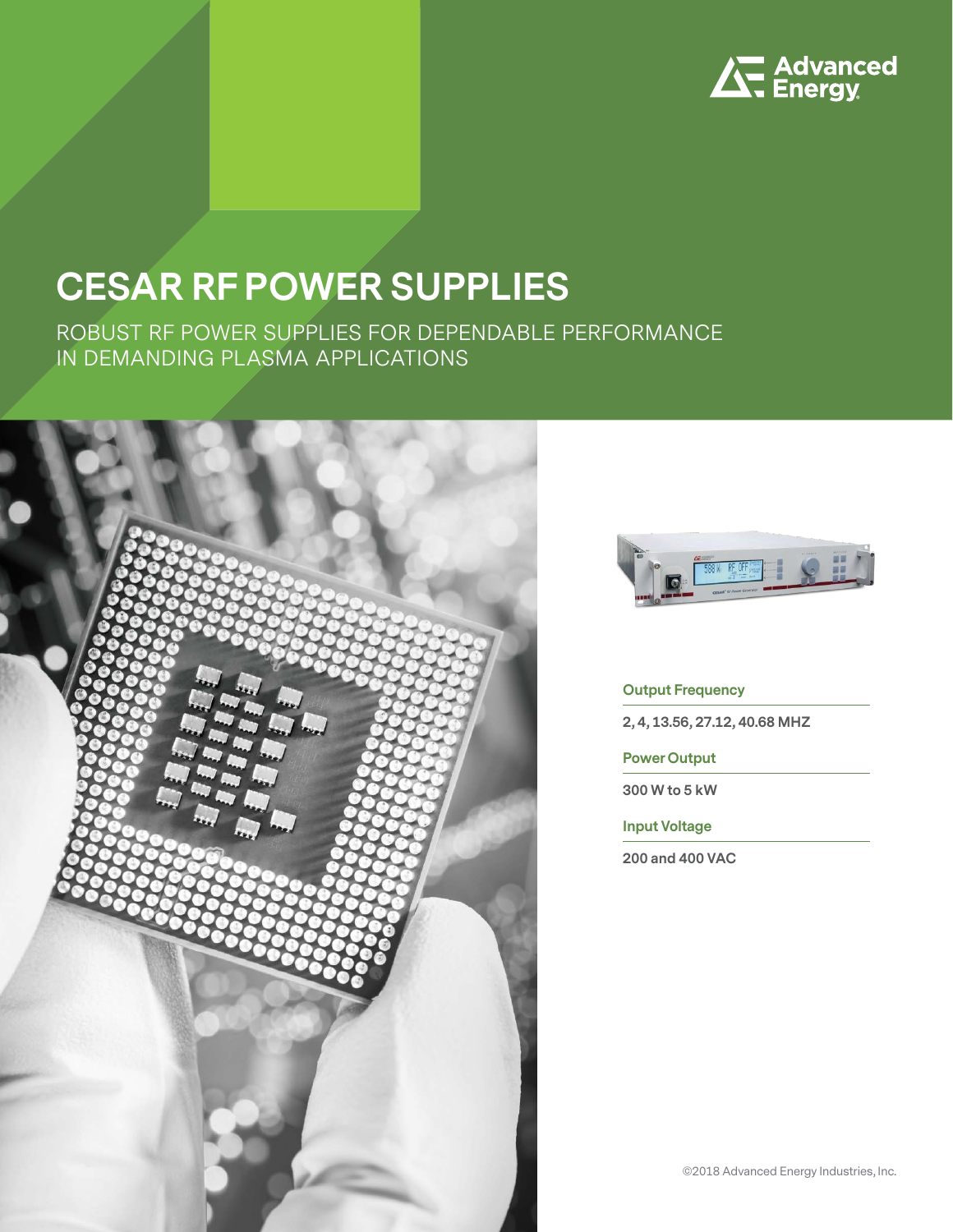

## **Cesar RF Power Supplies**

The robust and versatile Cesar® platform offers exceptionally consistent RF power-delivery performance, as well as a diverse selection of models, each with a unique set of features and capabilities (2, 4, 13.56, 27.12, and 40.68 MHz; 0.3 to 5 kW; with a variety of user interfaces and input options). This enables you to choose a unit suited specifically to your application without lengthy custom-generator lead times.

High-quality components and a low part count maximize reliability and product lifetime, making the most of your investment — and your process productivity. A comprehensive, yet highly intuitive operating menu, accessible on the unit's active front panel and displayed on a large LCD, provides unparalleled ease — increasing operator efficiency and minimizing training costs.

The economical Cesar RF power supply platform includes a wide variety of models, each with a comprehensive and unique feature set, to suit most any demanding plasma-based application.

- **Increased process uptime**
- **Enhanced operational ease and flexibility**
- Customized performance without custom-unit lead times
- **Long-term ease of use and cost savings**
- World-class service and support
- Compact, streamlined design
- **Standard platform packaging**
- High efficiency less heat generated
- **Two analog user port options**
- SEMI™ compliance (meets or exceeds standards)

### **Product Highlights Typical Application**

Cesar RF power supplies offer customized performance for most any plasma-based application, including:

- HDP-CVD
- **PECVD**
- $E$  Etch ICP/RIE
- PVD
- **Plasma cleaning**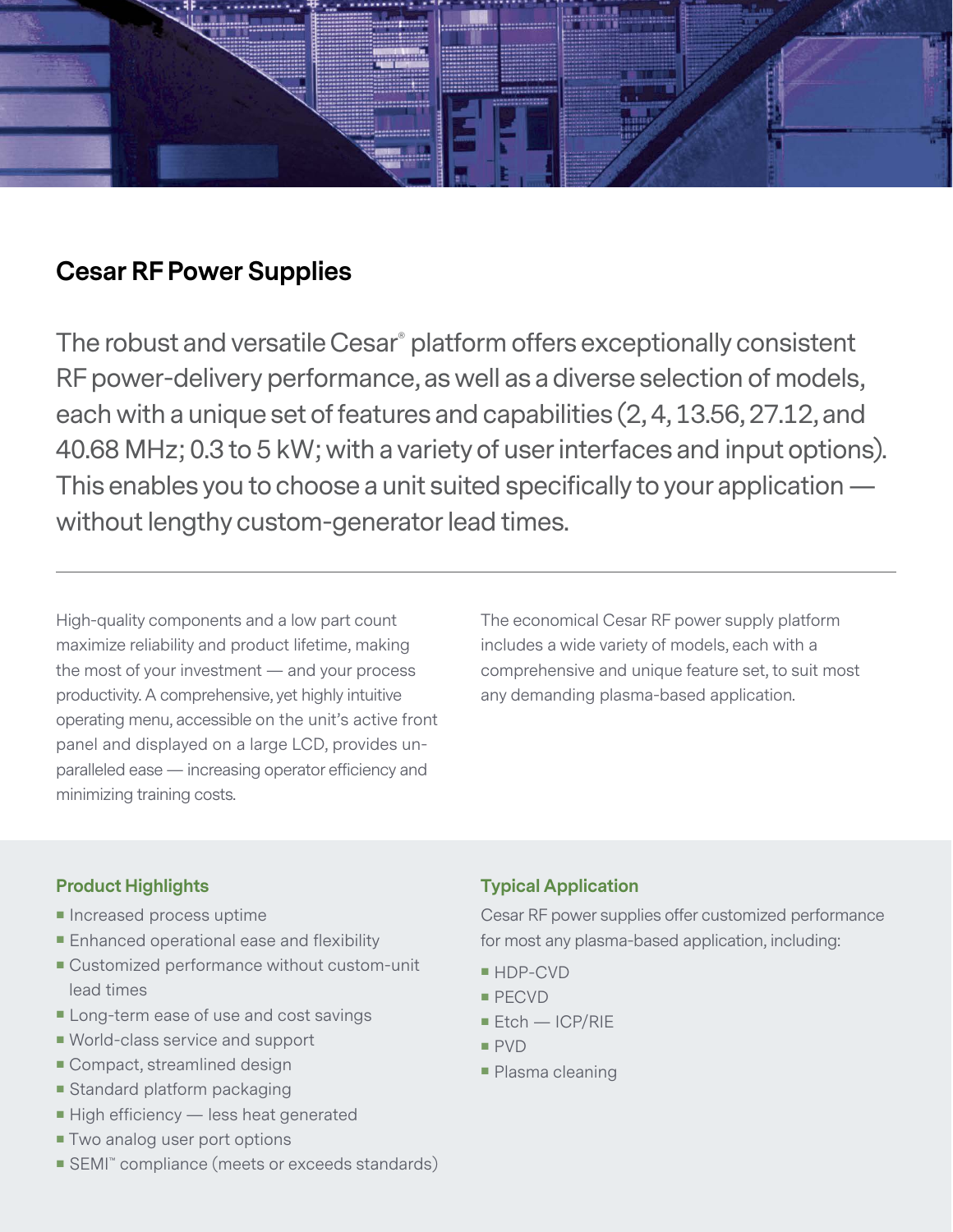

#### **Multiple Options (Feature Set Varies According to Model)**

- Power Output (Models from 0.3 to 5 kW)
- Analog I/O Type (25 and 15 Pin)
- Output Frequency (2, 4, 13.56, 27.12, and 40.68 MHz models)
- Serial I/O Type (RS-232, Ethernet, or Profibus
- Input Voltage (200 and 400 VAC)

### **Standard Features (All Models)**

- CEX (Phase Synchronization) Mode
- Compact, Rack-Mountable Package
- **Multiple Protection Features**
- Active Front Panel
- Advanced Operating Men

#### **Increased Process Uptime, High Product Reliability**

The Cesar RF power supply's robust, streamlined design is built from the highest-quality parts available and uses fewer components than competing products. This minimizes the chance of malfunction, wear, or breakage, even under the harsh conditions of plasma processing. Its highly efficient class E switchmode design also generates less heat, reducing temperature stress on critical components.

#### **Dependable Performance**

Designed to maintain a tight performance under even the most demanding conditions, the Cesar RF power supply handles high load mismatches, remaining fully functional at rated reflected power (pre-set between 20 and 40%, depending on model).

#### **Enhanced Operational Ease and Flexibility**

Accessible through the unit's active front panel, the Cesar power supply's unique operating menu provides a high degree of insight into and control over power supply operation. With unmatched monitoring and control capabilities, this menu increases ease and operational flexibility, enabling you to perform crucial functions at the source, as well as gather data to enable process optimization. Key menu items include:

- **Power mode (forward power, DC bias, delivered power)**
- VM match performance display and control (manual)
- **Plasma recipes (programmable variable rise/fall times, power ramping, etc.)**
- Reflected power performance
- **Device configuration**

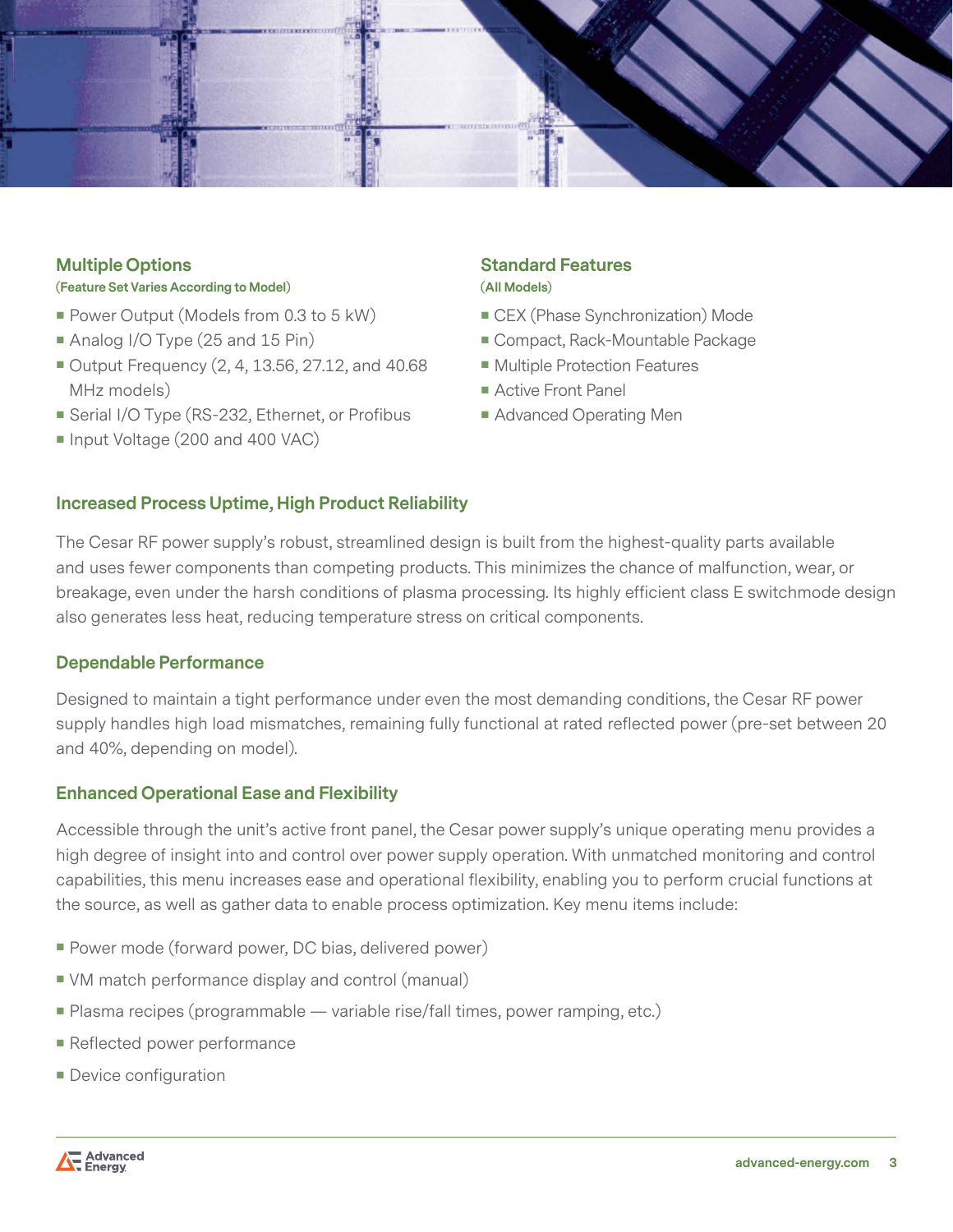

#### **Customized Performance Without Custom-Unit Lead Times**

To suit your unique system configuration, Cesar RF power supplies feature two analog and three digital interface options for a total of six possible configurations. Their modular design enables us to meet your specifications — without the usual custom-unit lead times.

#### **Long-Term Ease of Use and Cost Savings**

You'll immediately benefit from your Cesar unit's straightforward installation and operation. However, these benefits extend far beyond your first purchase of a Cesar RF power supply.

#### **Standard, Interchangeable Package Design**

As processes develop, the Cesar platform offers a wide selection of RF power-delivery solutions to suit most any application. Plus, standard platform packaging makes it extremely easy and inexpensive to replace one Cesar unit with another when your power requirements change. This also simplifies design and setup for large systems with multiple RF power supplies.

#### **Reduced Training Costs**

Competing RF power platforms may not offer the features and performance you need when your power requirements change. However, the Cesar product line features a remarkable variety of models, which means that you're likely to find a suitable new product within the Cesar platform. This eliminates the need for additional training.

#### **Rugged, Economical Design**

These rugged power supplies provide dependable RF power over a long lifetime, giving you an excellent return on investment. Their modular design reduces manufacturing costs, enabling us to offer highly competitive pricing.

#### **World-Class Service and Support**

No matter what your need or location, our international network of support sites, exceptional application experience and expertise, and 24-hour-a-day, seven-day-a-week availability ensure superior service and fast turnaround.

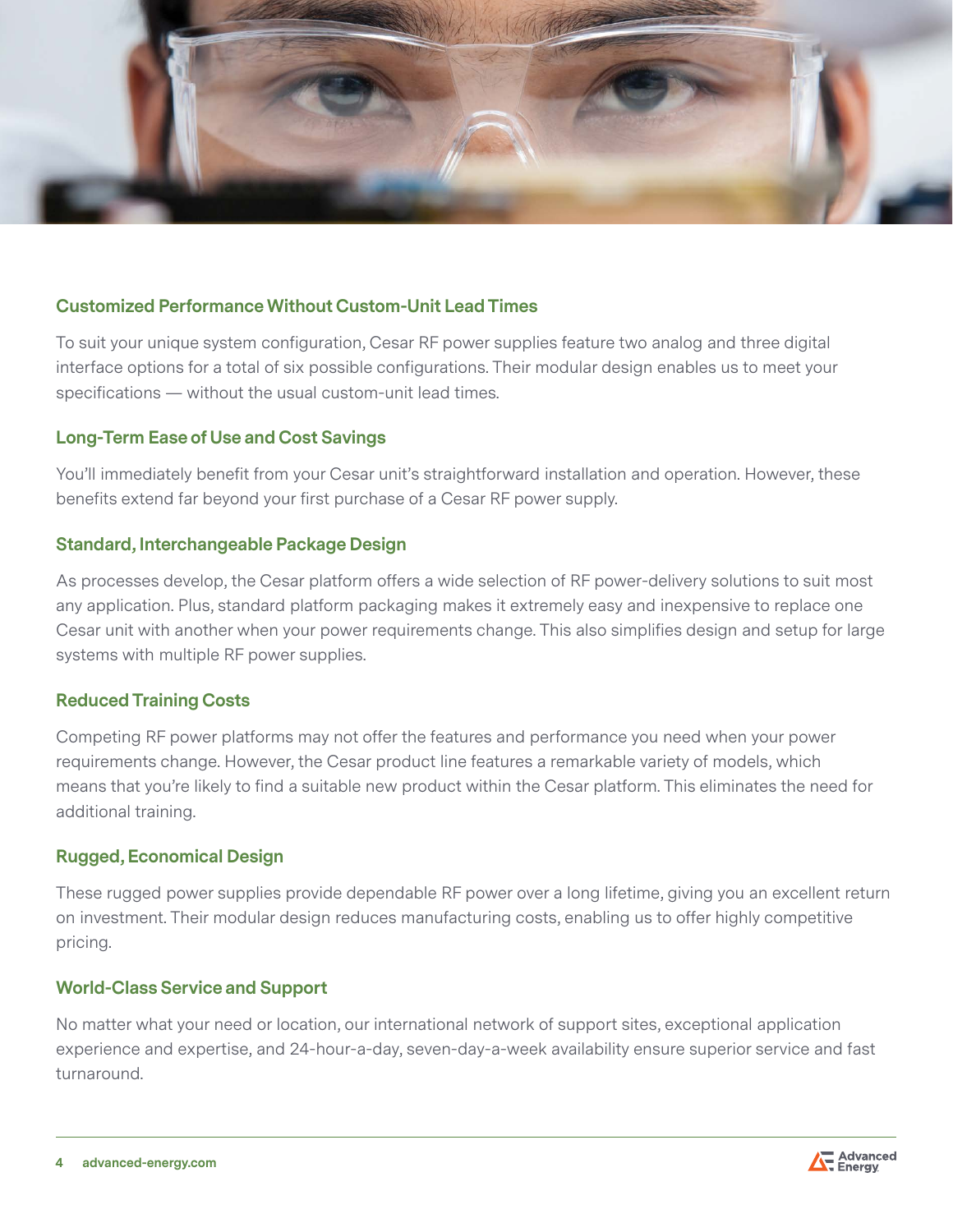# **Electrical Specifications**

| <b>Model</b> | Frequency            | <b>RF Power</b> | <b>AC Mains</b>                 | <b>Dimensions</b>                                                                       | Cooling | <b>Water Fitting</b>                         |
|--------------|----------------------|-----------------|---------------------------------|-----------------------------------------------------------------------------------------|---------|----------------------------------------------|
| 026          | 2.000 MHz            | 600W            | 230 V (187 to 253 V)            | 483 mm (W) x 500 mm (D) x 88 mm (H)                                                     | Air     | N/A                                          |
| 0210         |                      | 1000W           |                                 | $19''$ (W) x $19.7''$ (D) x $3.5''$ (H)                                                 |         |                                              |
| 0220, 200 V  |                      |                 | 3 x 200 V (180 to 230 V)        | 483 mm (W) x 552 mm (D) x 132 mm (H)<br>19" (W) x 21.7" (D) x 5.2" (H)                  | Water   | For water<br>tubing 10 mm<br>O.D., 8 mm I.D. |
| 0220, 400 V  |                      | 2000 W          | 3 x 400 V (360 to 440 V)        |                                                                                         |         |                                              |
| 0225, 200 V  |                      |                 | 3 x 200 V (180 to 230 V)        |                                                                                         |         |                                              |
| 0225, 400 V  |                      | 2500W           | 3 x 400 V (360 to 440 V)        |                                                                                         |         |                                              |
| 0230, 200 V  |                      |                 | 3 x 200 V (180 to 230 V)        |                                                                                         |         |                                              |
| 0230, 400 V  |                      | 3000W           | 3 x 400 V (360 to 440 V)        |                                                                                         |         |                                              |
| 0250, 200 V  |                      | 5000W           | 3 x 200 V (180 to 230 V)        |                                                                                         |         |                                              |
| 0250, 400 V  |                      |                 | 3 x 400 V (360 to 440 V)        |                                                                                         |         |                                              |
| 046          | 4.000 MHz            | 600W<br>1000W   | 230 V (187 to 253 V)            | 483 mm (W) x 500 mm (D) x 88 mm (H)                                                     |         |                                              |
| 0410         |                      |                 |                                 | 19" (W) x 19.7" (D) x 3.5" (H)                                                          | Air     | N/A                                          |
| 0420, 200 V  |                      |                 | 3 x 200 V (180 to 230 V)        | 483 mm (W) x 552 mm (D) x 132 mm (H)<br>19" (W) x 21.7" (D) x 5.2" (H)                  | Water   | For water<br>tubing 10 mm<br>O.D., 8 mm I.D. |
| 0420, 400 V  |                      | 2000W           | 3 x 400 V (360 to 440 V)        |                                                                                         |         |                                              |
| 0425, 200 V  |                      | 2500W           | 3 x 200 V (180 to 230 V)        |                                                                                         |         |                                              |
| 0425, 400 V  |                      |                 | 3 x 400 V (360 to 440 V)        |                                                                                         |         |                                              |
| 0430, 200 V  |                      | 3000W           | $3 \times 200$ V (180 to 230 V) |                                                                                         |         |                                              |
| 0430, 400 V  |                      |                 | 3 x 400 V (360 to 440 V)        |                                                                                         |         |                                              |
| 0450, 200 V  |                      | 5000W           | 3 x 200 V (180 to 230 V)        |                                                                                         |         |                                              |
| 0450, 400 V  |                      |                 | 3 x 400 V (360 to 440 V)        |                                                                                         |         |                                              |
| 133          | 13.560<br>MHz        | 300W            | 230 V (187 to 253 V)            | 483 mm (W) x 500 mm (D) x 88 mm (H)<br>19" (W) x 19.7" (D) x 3.5" (H)                   | Air     | N/A                                          |
| 136          |                      | 600W            |                                 |                                                                                         |         |                                              |
| 1310         |                      | 1000W           |                                 |                                                                                         |         |                                              |
| 1312         |                      | 1200W           |                                 |                                                                                         |         |                                              |
| 1320, 200 V  |                      |                 | 3 x 200 V (180 to 230 V)        | 483 mm (W) x 552 mm (D) x 132 mm (H)<br>19" (W) x 21.7" (D) x 5.2" (H)                  | Water   | For water<br>tubing 10 mm<br>O.D., 8 mm I.D. |
| 1320, 400 V  |                      | 2000W           | 3 x 400 V (360 to 440 V)        |                                                                                         |         |                                              |
| 1325, 200 V  |                      | 2500W           | 3 x 200 V (180 to 230 V)        |                                                                                         |         |                                              |
| 1325, 400 V  |                      |                 | 3 x 400 V (360 to 440 V)        |                                                                                         |         |                                              |
| 1330, 200 V  |                      | 3000W           | 3 x 200 V (180 to 230 V)        |                                                                                         |         |                                              |
| 1330, 400 V  |                      |                 | 3 x 400 V (360 to 440 V)        |                                                                                         |         |                                              |
| 1350, 200 V  |                      | 5000W           | 3 x 200 V (180 to 230 V)        |                                                                                         |         |                                              |
| 1350, 400 V  |                      |                 | 3 x 400 V (360 to 440 V)        |                                                                                         |         |                                              |
| 273          | 27.120<br><b>MHz</b> | 300W            |                                 | 483 mm $(W)$ x 500 mm $(D)$ x 88 mm $(H)$<br>$19''(W) \times 19.7''(D) \times 3.5''(H)$ | Air     | N/A                                          |
| 276          |                      | 600W            | 230 V (187 to 253 V)            |                                                                                         |         |                                              |
| 2710         |                      | 1000W           |                                 |                                                                                         |         |                                              |
| 2720, 200 V  |                      | 2000 W<br>4000W | $3 \times 200$ V (180 to 230 V) | 483 mm (W) x 552 mm (D) x 132 mm (H)<br>19" (W) x 21.7" (D) x 5.2" (H)                  | Water   | For water<br>tubing 10 mm<br>O.D., 8 mm I.D. |
| 2720, 400 V  |                      |                 | 3 x 400 V (360 to 440 V)        |                                                                                         |         |                                              |
| 2740, 200 V  |                      |                 | 3 x 200 V (180 to 230 V)        |                                                                                         |         |                                              |
| 2740, 400 V  |                      |                 | 3 x 400 V (360 to 440 V)        |                                                                                         |         |                                              |
| 403          | 40.680<br>MHz        | 300 W           | 230 V (187 to 253 V)            | 483 mm $(W)$ x 500 mm $(D)$ x 88 mm $(H)$<br>19" (W) x 19.7" (D) x 3.5" (H)             | Air     | N/A                                          |
| 405          |                      | 600W            |                                 |                                                                                         |         |                                              |
| 4010         |                      | 1000W           |                                 | 483 mm (W) x 552 mm (D) x 132 mm (H)<br>19" (W) x 21.7" (D) x 5.2" (H)                  | Water   | For water<br>tubing 10 mm<br>O.D., 8 mm I.D. |
| 4020, 200 V  |                      | 2000W           | 3 x 200 V (180 to 230 V)        |                                                                                         |         |                                              |
| 4020, 400 V  |                      |                 | 3 x 400 V (360 to 440 V)        |                                                                                         |         |                                              |
| 4040, 200 V  |                      | 4000W           | 3 x 200 V (180 to 230 V)        |                                                                                         |         |                                              |
| 4040, 400 V  |                      |                 | 3 x 400 V (360 to 440 V)        |                                                                                         |         |                                              |

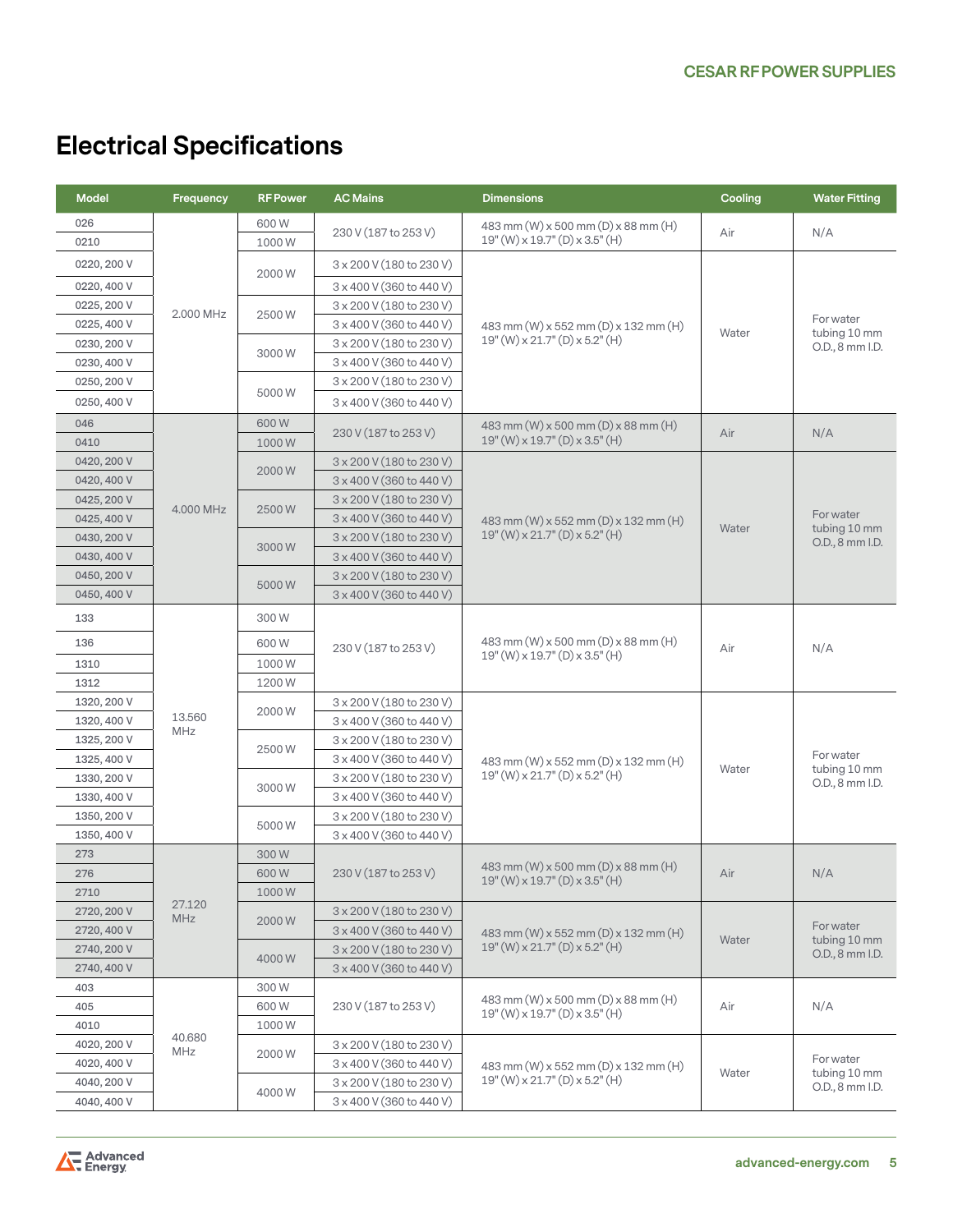# **Dimensional Drawings**



Cesar RF power supply, 19", 2 U, air cooled

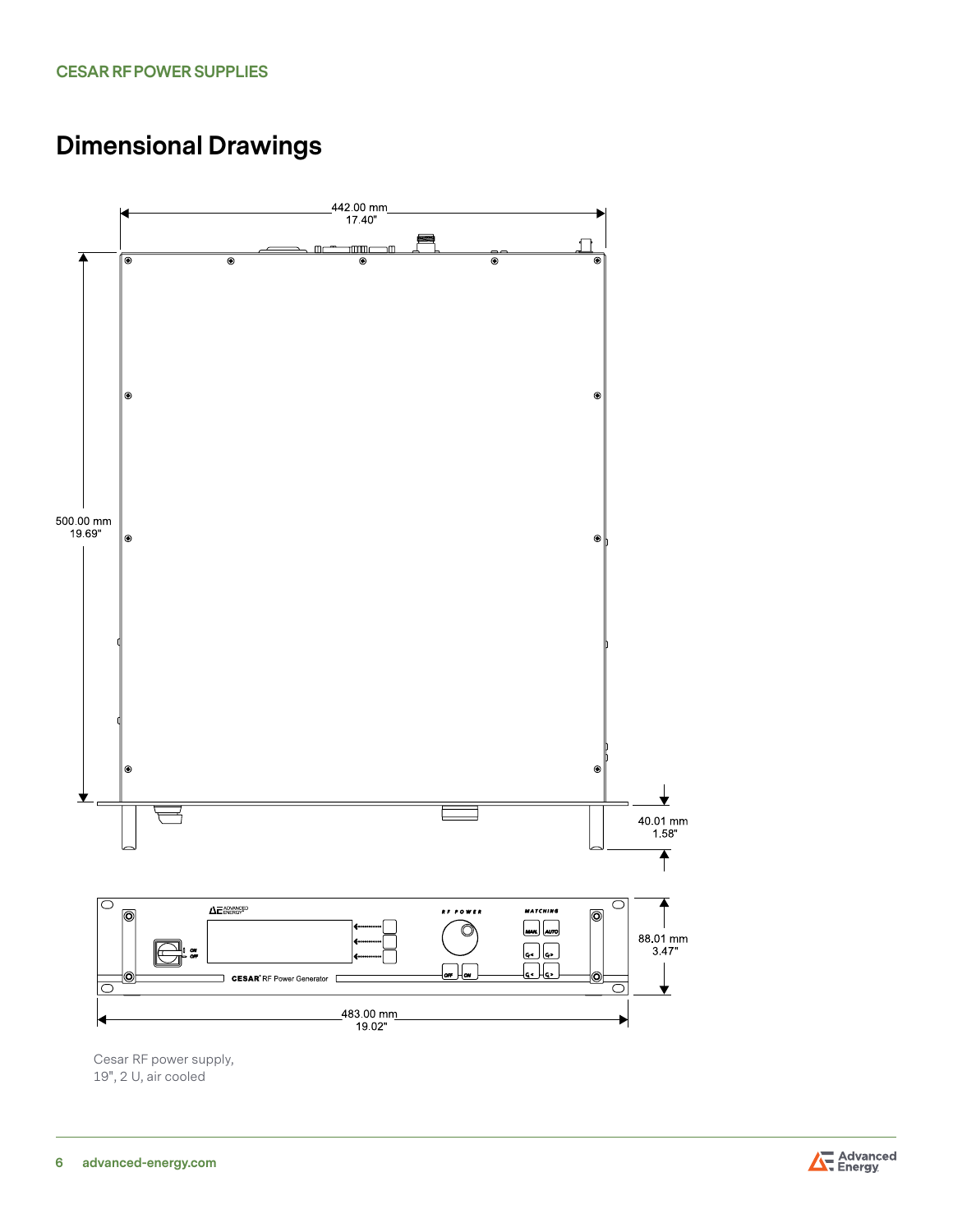

Cesar RF power supply,<br>19", 3 U, air cooled